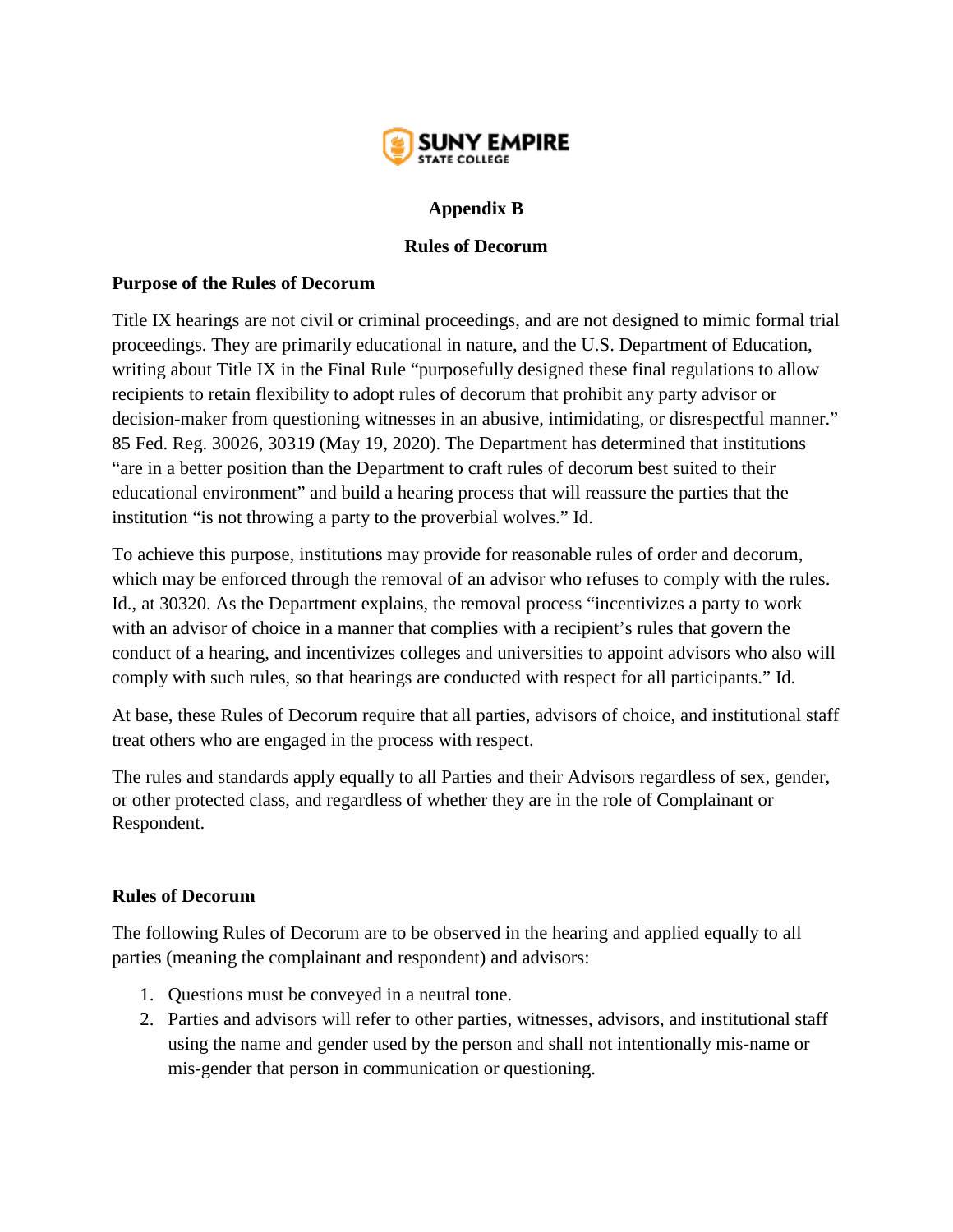- 3. No party may act abusively or disrespectfully during the hearing toward any other party or to witnesses, advisors, or decision-makers.
- 4. While an advisor may be an attorney, no duty of zealous advocacy should be inferred or enforced within this forum.
- 5. The advisor may not yell, scream, badger, or physically ''lean in'' to a party or witness's personal space. Advisors may not approach the other party or witnesses without obtaining permission from the hearing board chair.
- 6. The advisor may not use profanity or make irrelevant *ad hominem* attacks upon a party or witness. Questions are meant to be interrogative statements used to test knowledge or understand a fact; they may not include accusations within the text of the question.
- 7. The advisor may not ask repetitive questions. This includes questions that have already been asked by the hearing board chair, or the advisor in cross-examination. When the hearing board chair determines a question has been "asked and answered" or is otherwise not relevant, the advisor must move on.
- 8. Parties and advisors may take no action at the hearing that a reasonable person in the shoes of the affected party would see as intended to intimidate that person (whether party, witness, or official) into not participating in the process or meaningfully modifying their participation in the process.

# **Warning and Removal Process**

The hearing board chair shall have sole discretion to determine if the Rules of Decorum have been violated. The hearing board chair will notify the offending person of any violation of the Rules.

Upon a second or further violation of the Rules, the [decision-maker] shall have discretion to remove the offending person or allow them to continue participating in the hearing or other part of the process.

Where the hearing board chair removes a party's advisor, the party may select a different advisor of their choice, or accept an advisor provided by the institution for the limited purpose of crossexamination at the hearing. Reasonable delays, including the temporary adjournment of the hearing, may be anticipated should an advisor be removed. A party cannot serve as their own advisor in this circumstance.

The hearing board chair shall document any decision to remove an advisor in the written determination regarding responsibility.

For flagrant, multiple, or continual violations of this Rule, in one or more proceedings, advisors may be prohibited from participating in future proceedings at the institution in the advisor role